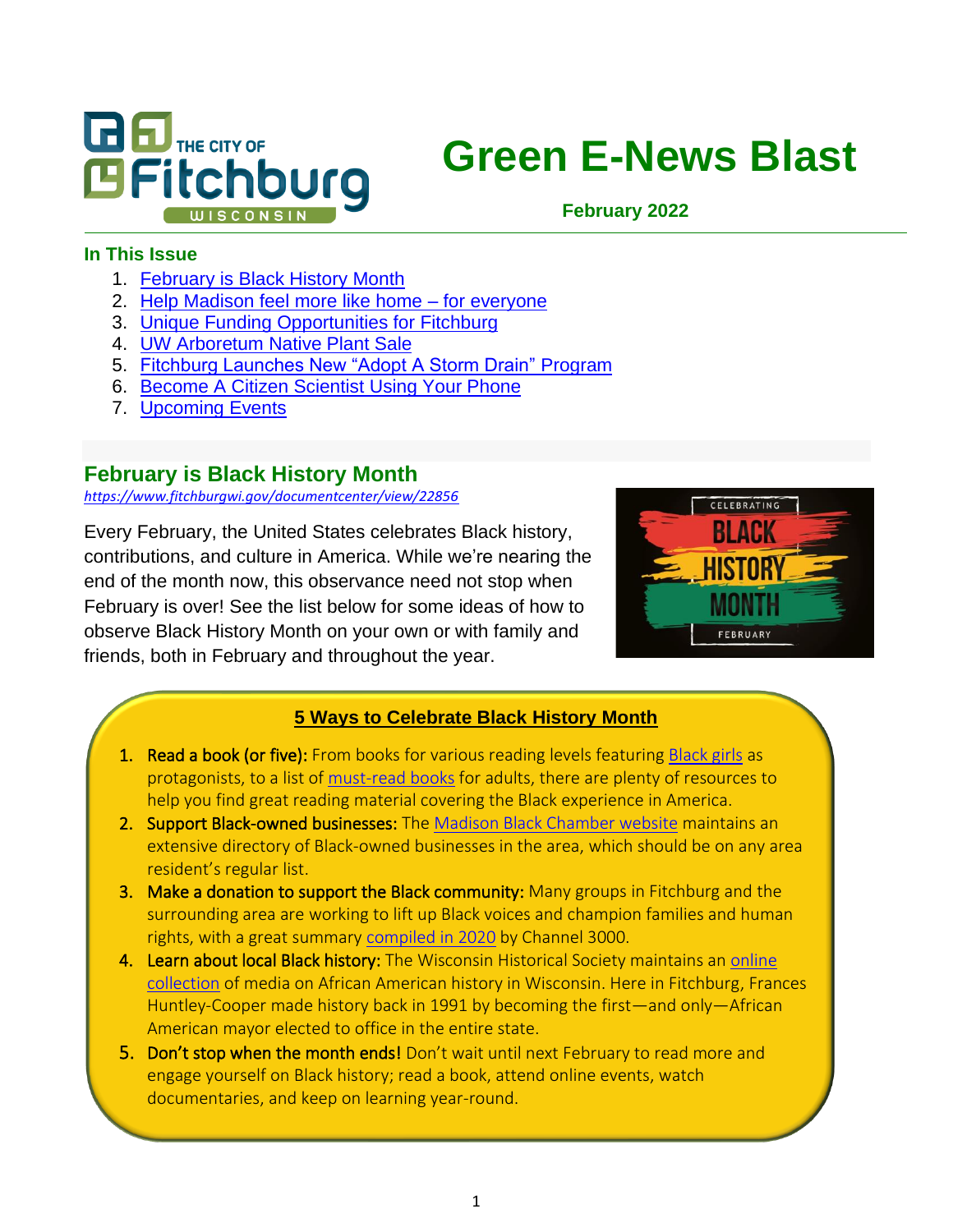#### <span id="page-1-0"></span>**Help Madison feel more like home – for everyone**

*[https://madison.com/opinion/editorial/help-madison-feel-more-like-home-for-everyone/article\\_2a621a6b-8c7b-58e0-b277-](https://madison.com/opinion/editorial/help-madison-feel-more-like-home-for-everyone/article_2a621a6b-8c7b-58e0-b277-812503939ef3.html) [812503939ef3.html](https://madison.com/opinion/editorial/help-madison-feel-more-like-home-for-everyone/article_2a621a6b-8c7b-58e0-b277-812503939ef3.html)*

In addition to the aforementioned list of local groups working to lift up and celebrate the Black community in Fitchburg, Madison, and the surrounding area, you can help support the Black community by donating to the Center for Black Excellence and Culture. This multipurpose center and gathering space, being planned for construction on West Badger Rd. just across the Beltline from Fitchburg, will be a unique landmark in Dane County and the entire state. This new facility will offer educational, entrepreneurial,



community, arts, business, leadership, and other opportunities to the region and its residents.

The Center, as it's referred to in shorthand, is scheduled for groundbreaking later in 2022 and opening in 2023, and project leaders have raised \$10 million of its \$38 million projected cost. Often touted for its high quality of life, Dane County—like the rest of Wisconsin—is also known to feature stark racial disparities, and The Center seeks to break down those disparities, working with local organizations to identify and eliminate their own barriers and looking to attract and retain Black leadership and talent. See the linked Madison.com article above for more information, and go to *[www.theblackcenter.org/donate](http://www.theblackcenter.org/donate)* to donate to The Center and help bring this important project to life!

## <span id="page-1-1"></span>**Unique Funding Opportunities for Fitchburg**

*<http://www.fitchburgwi.gov/1998/Financial-Records-Reports>*

The American Rescue Plan Act of 2021 (ARPA), passed last March as part of the federal government's response to the COVID-19's economic impacts, provided nearly \$2 trillion dollars of stimulus through various channels. Included in that package was \$350 billion for American states and cities to invest in programs and projects hampered by the recession. The City of Fitchburg received over \$3 million from the State of Wisconsin as part of that ARPA funding, and another \$2 million is expected to be made available following the closure of Tax Incremental District (TID) #6. These two pools of onetime funding provide Fitchburg with a unique opportunity to pursue projects in the coming years, and Mayor Richardson has released [his investment plan](http://www.fitchburgwi.gov/DocumentCenter/View/22826/Mayors-Proposed-ARPATID-Closure-Investment-Plan-2022) for this funding, with Fitchburg's Common Council having released [their amendments](http://www.fitchburgwi.gov/DocumentCenter/View/22897/Council-Proposed-Amendments-to-the-ARPA-TID-Closure-Investment-Plan) to the plan, with several sustainability-related elements in each.

One public hearing was held at the Common Council meeting on February 8, and a second and final public hearing will take place at the Common Council meeting on Tuesday, March 22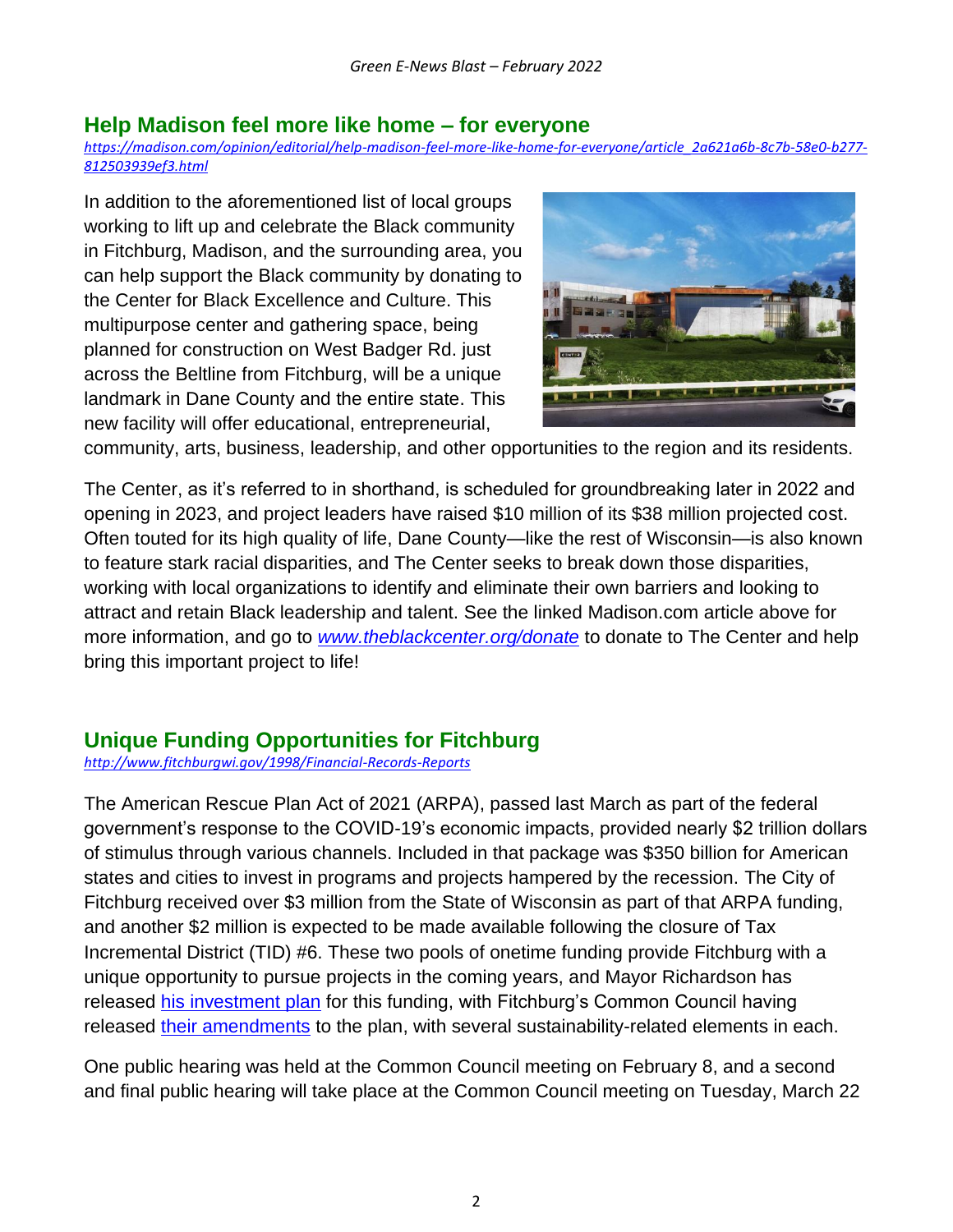at 7:30pm. After reviewing the Mayor's plan and Alder amendments, as well as hearing from members of the Fitchburg community, Council will vote on the amendments and investment plan that evening. If you would like to provide feedback on these funding plans, look to the City of Fitchburg website for more information on attending the March 22 public meeting, or contact your alder.

# <span id="page-2-0"></span>**UW Arboretum Native Plant Sale**

*Text from https://arboretum.wisc.edu/get-involved/friends/native-plant-sale/*

*Since 1990, the Friends of the Arboretum (FOA) Native Plant Sale in early May has provided local gardeners with a reliable source for native plants and expert guidance. All species offered at the sale are native to Wisconsin and, once established, require minimal care. No plants are dug from the wild. All are grown in commercial nurseries that follow best practices for preventing spread of disease and pests such as the jumping worm.*



*The plant sale is open to all. Proceeds from the Native Plant Sale help FOA support the Arboretum's work and mission. Friends of the Arboretum receive a discount on all plant purchases.*

#### *Online Sale: January 1 – March 15, 2022*

*A selection of trees, shrubs, garden mixes, and half and full flats of select species can be ordered at foamadison.org from January 1 through March 15, 2022, with curbside pickup in May. The online sale is open to anyone. By ordering online, you can get popular plants in larger quantities, garden mixes, and your choice of trees and shrubs. Trees and shrubs will only be available this year during the online sale, not at the tent sale.*

#### *2022 Native Plant Sale: May 14, 2022, 10am-2pm*

*In the large tents on the lawn near the Visitor Center, more than 200 species of native grasses, woodland, prairie, and savanna plants to purchase, while supplies last. Trees and shrubs will only be available this year during the online sale.*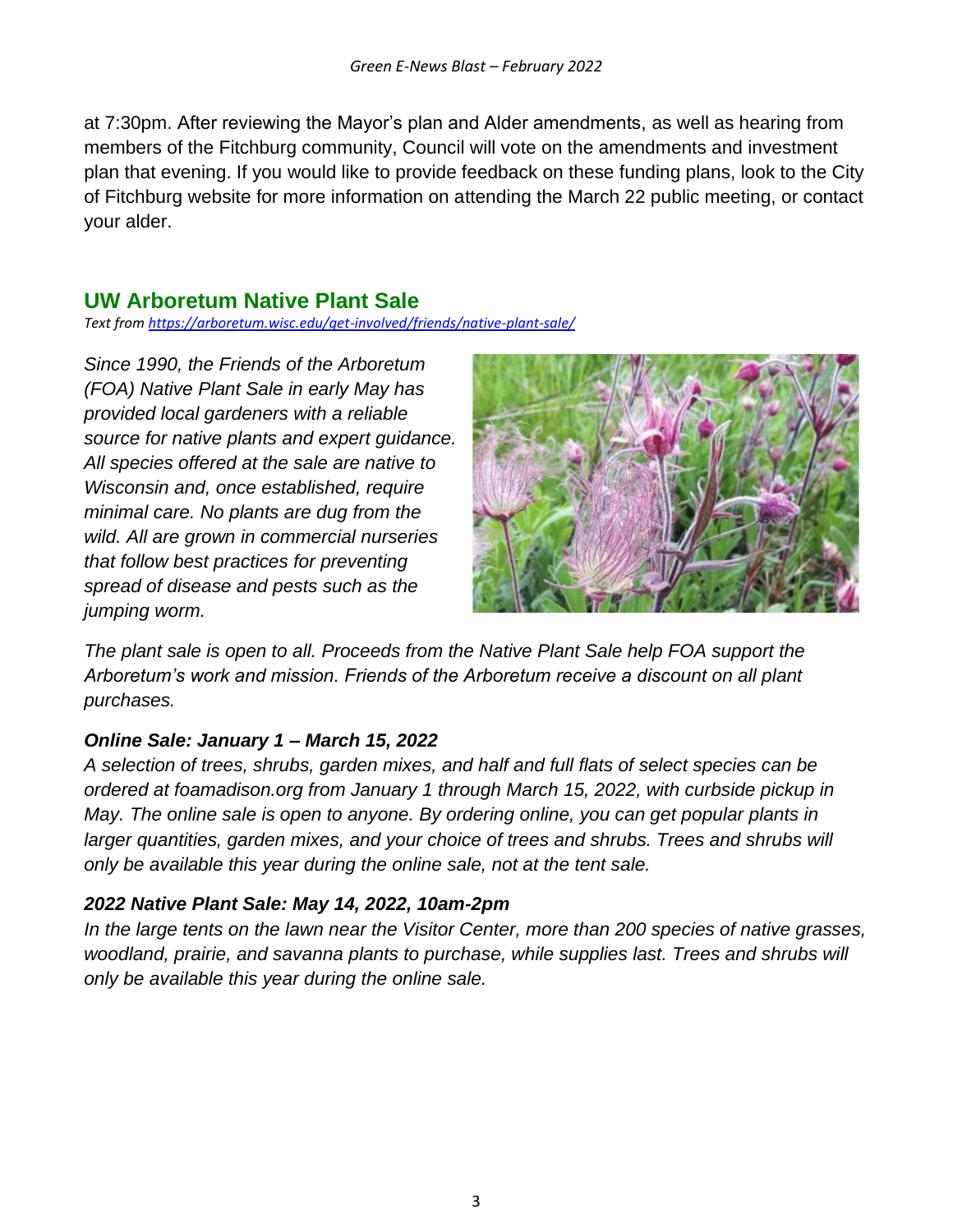# <span id="page-3-0"></span>**Fitchburg Launches New "Adopt A Storm Drain" Program**

*<https://ripple-effects.com/Adopt-A-Storm-Drain>*

Storm drains play an important role in flood prevention and protection of our lakes, rivers, and streams. They help move stormwater runoff from roofs, driveways, streets and other hard surfaces to underground pipes or storm sewers that eventually make their way to our local water bodies. Unfortunately, that runoff also carries pollutants, trash, leaves, and other debris to our waters. Keeping storm drains and the area around them clean can help protect our waters.

The City of Fitchburg has been working on a leaf-free streets initiative and other stormwaterimproving initiatives, but we can't do it alone. Fitchburg is one of five communities partnering with Dane County on a new Adopt-A-Storm Drain program and we're looking for volunteers!

- 1. Adopt a nearby storm drain using the Dane County Adopt-A-Storm Drain App.
- 2. Commit to safely cleaning the area on and around the adopted storm drain at least once a month, but preferably before every large rain event.
- 3. Report the amount and type of debris after each cleaning using the Adopt- A-Storm Drain App.
- 4. Report any spills/discharges washing down the storm drain.
- 5. Agree to share feedback that will be used to improve the program and expand it to other Dane County communities.

All volunteers will be provided a Storm Drain Cleaning Kit that includes: a safety vest, storm drain decal to place on their adopted storm drain, dustpan and broom, collection bucket, and an Adopt-A-Storm Drain sticker to proudly display. Volunteers will also be included on the Ripple Effects Adopt-A-Storm Drain e-Newsletter, which comes out 3-4 times/year. Adopt a local storm drain and have a Ripple Effect on area waters!

To adopt a storm drain or learn more, visit *<https://ripple-effects.com/adopt-a-storm-drain>*



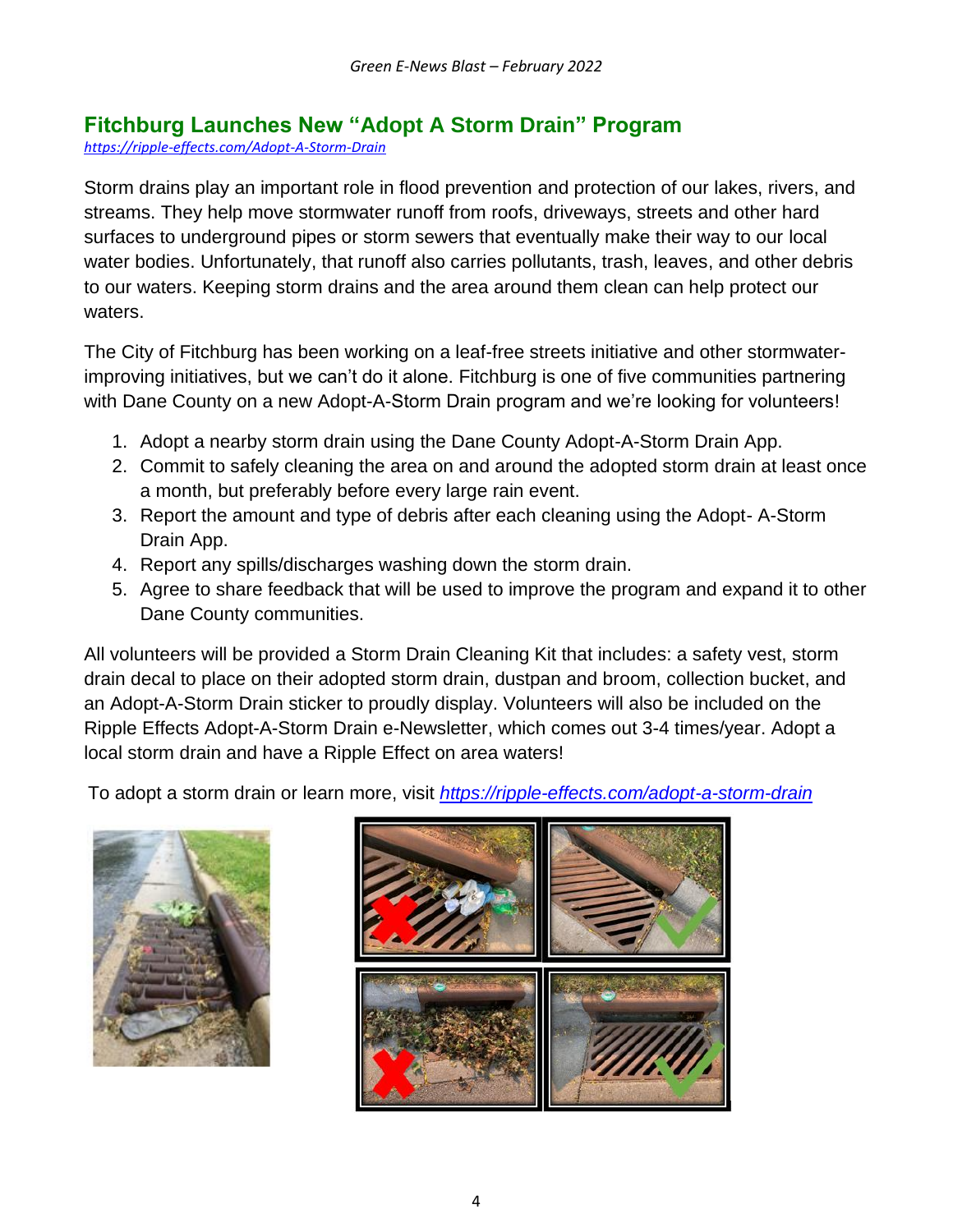# **Become A Citizen Scientist Using Your Phone**

<span id="page-4-0"></span>*<https://ssec.si.edu/stemvisions-blog/mobile-apps-citizen-science>*

February is National Bird-Feeding Month and features [World Wetlands Day](https://www.worldwetlandsday.org/) (February 2) and the national [Great Backyard Bird Count](https://www.birdcount.org/) (February 18-21); March includes World Wildlife Day [\(March 3\)](https://wildlifeday.org/), the International Day of [Action for Rivers](https://www.internationalrivers.org/take-action/international-day-of-action-for-rivers/) (March 14), [World Water Day](https://www.worldwaterday.org/) (March 22), and the [International Day of Forests](https://www.un.org/en/observances/forests-and-trees-day) (March 21); and April is Earth Month as well as



Global Astronomy Month, and it includes [National Wildlife Week](https://nationalwildlifeweek.nwf.org/) (expected to be April 4-8), [National Park Week](https://www.nps.gov/subjects/npscelebrates/national-park-week.htm) (April 16-24), [Earth Day](https://www.earthday.org/) (April 22), and [Arbor Day](https://www.arborday.org/) (April 29). The rest of the year is similarly filled with opportunities for you to explore the world around you, learn more about it, and find ways to share that knowledge with others and contribute to efforts to protect and restore our natural resources.



With the rise of smartphones, has come a wealth of "citizen science" apps that put tools for research, observation, and documentation in the palm of your hand. Now you can connect with scientists and other citizens both locally and around the world, learning from vast knowledge bases and contributing to a better understanding of our world.

Check out some of these and other citizen science apps today!

- [eBird](https://ebird.org/home) and [Project Feederwatch](https://feederwatch.org/) Share your bird sightings and grow your own list, identify birds you don't recognize, and discover nearby bird-watching hotspots
- [Globe Observer](https://observer.globe.gov/) Track everything from cloud cover to mosquito activity to tree growth, contributing to global understandings of how climate change is impacting our world
- *[iNaturalist](https://www.inaturalist.org/)* Record plant and animal observations, share them with the community, and learn from others' (or add your own) knowledge through identification sharing
- [Insight](https://insightcitizenscience.com/) Contribute to knowledge of pollinator diversity and numbers, and learn to identify the pollinators you encounter
- [Nature's Notebook](https://appadvice.com/app/natures-notebook/1463430668) Use this app to track and record seasonal behaviors and changes in animal and plant life around you ("phenology")
- [PlantNet](https://plantnet.org/en/) Use a cloud database to identify your photos of plants, helping to contribute to knowledge about plant biodiversity and geographic spread
- [Zooniverse](https://www.zooniverse.org/) Engage with professional researchers, helping to drive their work forward through your volunteer research-assistant efforts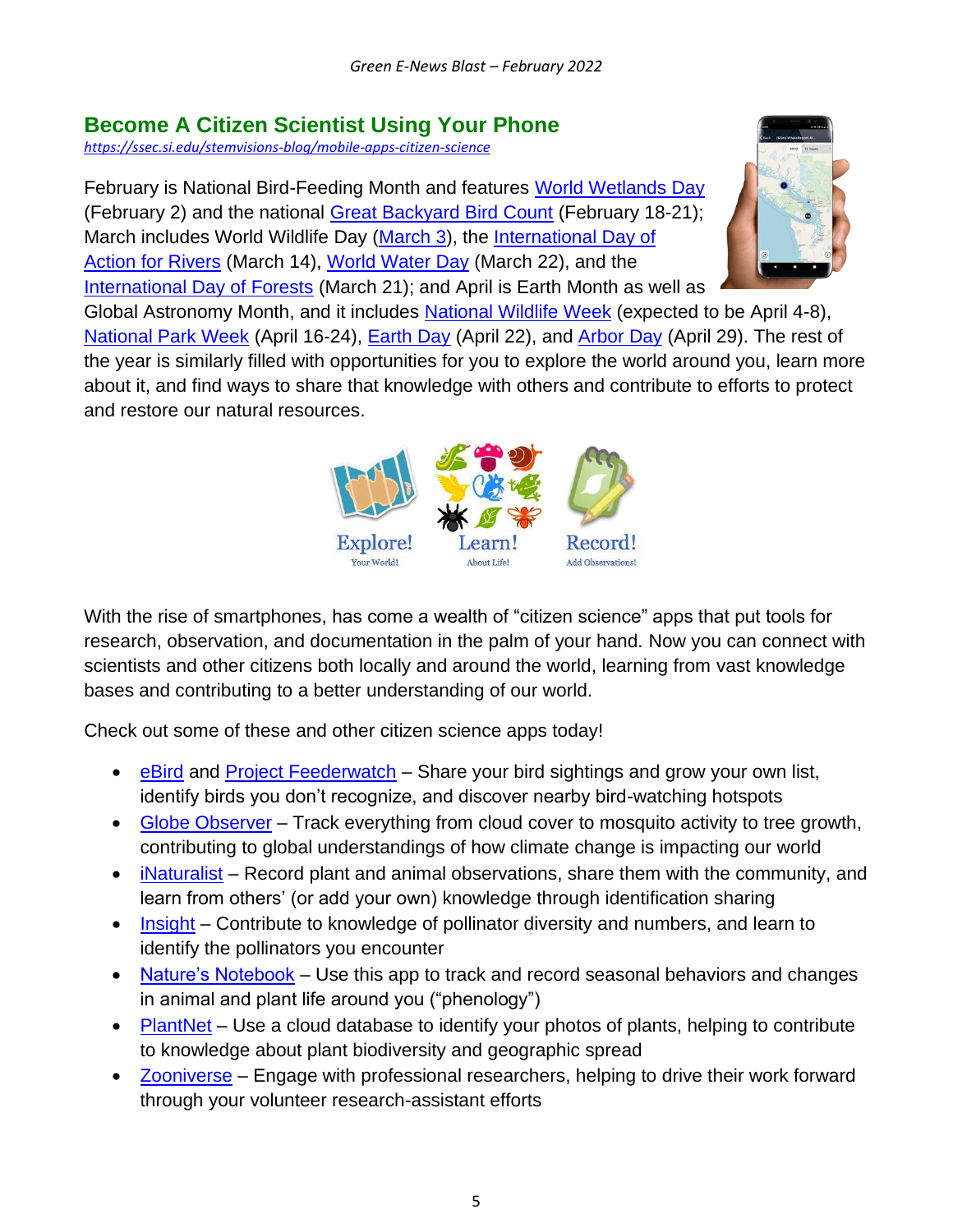# **Upcoming Events**

<span id="page-5-0"></span>*Be on the lookout for more information about these two upcoming City of Fitchburg events!*

**Spring Electronics Recycling and Confidential Paper Shredding Event** *Saturday, April 9, 2022, 8:00am – 12:00pm*

> **Spring Waterway Cleanups** *Saturday, April 23, 2022, 9:00am – 12:00pm*

#### **Back to the Earth: Why Green Burials Matter**

*UW Nelson Institute for Environmental Studies: Center for Culture, History, and Environment*

*Join a virtual discussion with Shedd Farley, director of the Linda and Gene Farley Center for Peace, Justice & Sustainability and Tajai Turner, a CEO, licensed funeral director, and a member of the Green Burial Council Speakers Bureau.*

*Also called natural burial or eco-friendly burial, green burial emphasizes simplicity and sustainability. Join us as Farley and Turner showcase the ways these sites and green burials aid in the conservation of natural resources, reduction of carbon emissions, protection of worker health, and the restoration and preservation of habitat.*

*Wednesday, March 9, 12:00pm – 1:15pm* **[https://nelson.wisc.edu/events/back-to-the-earth-why-green-burials-matter](https://nelson.wisc.edu/events/back-to-the-earth-why-green-burials-matter/)**

#### **Sustain Dane Master Recycler Courses**

*Sustain Dane's Master Recycler course is back, in partnership with the City of Madison and the Carton Council! Take part by attending two 90-minute online sessions and then conducting an educational/outreach project that applies what you learned. Registration is free for Sustain Dane members or \$15 for members of the public (full and partial scholarships are available).*

> *Thursdays April 7 and 14, 12:00-1:30pm* **<https://sustaindane.org/eventbrite-event/master-recycler-3/>**